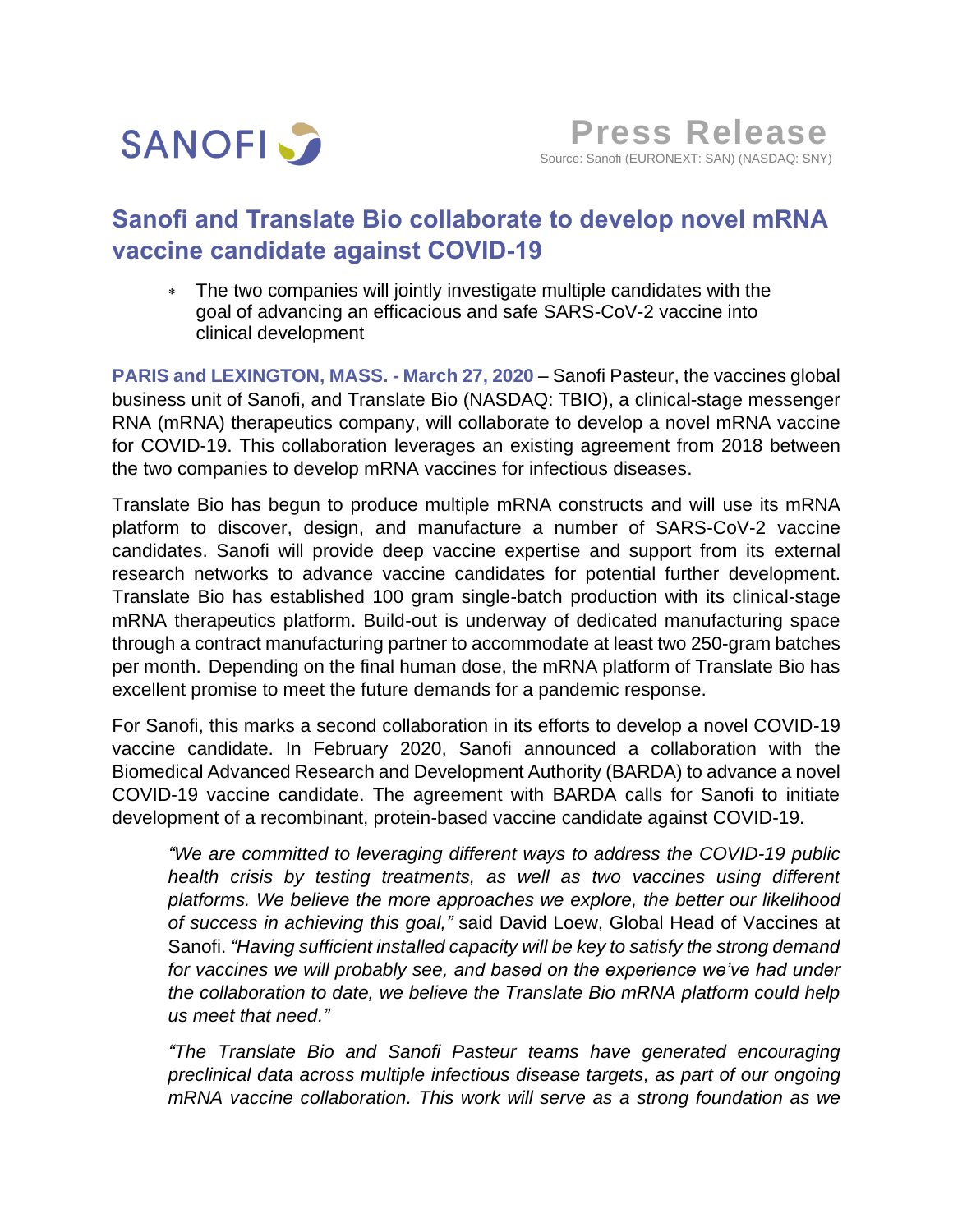*direct joint research efforts against COVID-19 to help address this public health threat,"* said Ronald Renaud, Chief Executive Officer of Translate Bio. *"Our collaborative efforts to combat COVID-19 will leverage Translate Bio's innovative mRNA platform as well as Sanofi's vaccine expertise and ongoing COVID-19 research with the goal of advancing a novel mRNA vaccine rapidly to the clinic."*

## **About mRNA Vaccines**

Vaccines work by mimicking disease agents to stimulate the immune system; building up a defense mechanism that remains active in the body to fight future infections. mRNA vaccines offer an innovative approach by delivering a nucleotide sequence encoding the antigen or antigens selected for their high potential to induce a protective immune response. mRNA vaccines also represent a potentially innovative alternative to conventional vaccine approaches for several reasons - their high potency, ability to initiate protein production without the need for nuclear entry, capacity for rapid development and potential for low-cost manufacture and safe administration using non-viral delivery. This approach potentially enables the development of vaccines for disease areas where vaccination is not a viable option today. Additionally, a desired antigen or multiple antigens can be expressed from mRNA without the need to adjust the production process offering maximum flexibility and efficiency in development.

## **About the Sanofi Pasteur/Translate Bio Collaboration**

In 2018, Translate Bio entered into a collaboration and exclusive licensing agreement with Sanofi Pasteur Inc., the vaccines global business unit of Sanofi, to develop mRNA vaccines for up to five infectious disease pathogens. This collaboration brings together Sanofi Pasteur's leadership in vaccines and Translate Bio's mRNA research and development expertise. Under the agreement, the companies are jointly conducting research and development activities to advance mRNA vaccines and mRNA vaccine platform development during a three-year research term. Translate Bio and Sanofi Pasteur have advanced the preclinical development vaccine programs including screening, optimization and production of mRNA and LNP formulations across multiple targets.

### **About Translate Bio**

Translate Bio is a clinical-stage mRNA therapeutics company developing a new class of potentially transformative medicines to treat diseases caused by protein or gene dysfunction. Translate Bio is primarily focused on applying its technology to treat pulmonary diseases caused by insufficient protein production or where the reduction of proteins can modify disease. Translate Bio's lead program is being developed as a treatment for cystic fibrosis (CF) and is in an ongoing Phase 1/2 clinical trial. The Company also believes its technology is applicable to a broad range of diseases, including diseases that affect the liver. Additionally, the platform may be applied to various classes of treatments, such as therapeutic antibodies or vaccines in areas such as infectious disease and oncology. For more information about the Company, please visit www.translate.bio or on Twitter at @TranslateBio.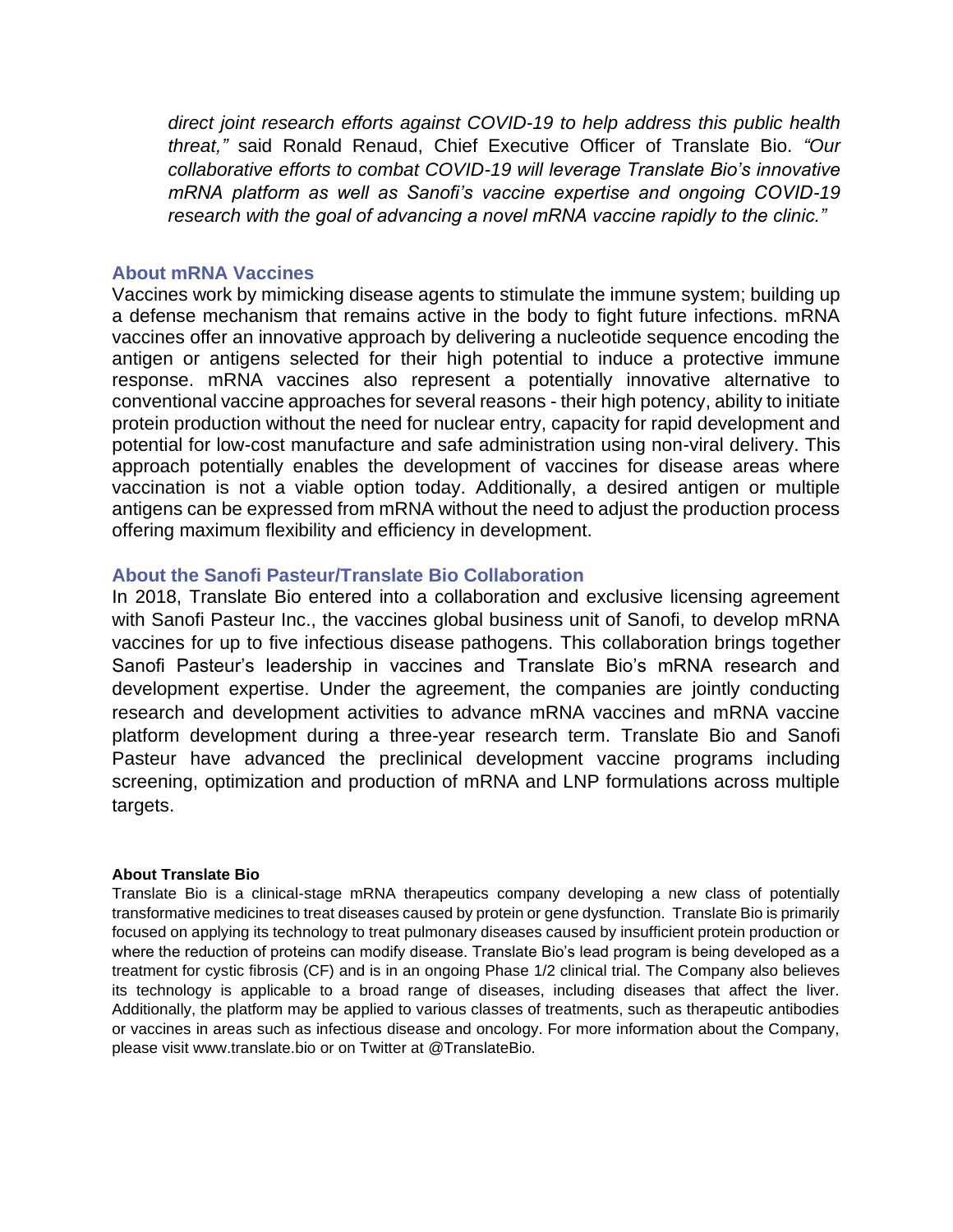#### **About Sanofi**

Sanofi is dedicated to supporting people through their health challenges. We are a global biopharmaceutical company focused on human health. We prevent illness with vaccines, provide innovative treatments to fight pain and ease suffering. We stand by the few who suffer from rare diseases and the millions with long-term chronic conditions.

With more than 100,000 people in 100 countries, Sanofi is transforming scientific innovation into healthcare solutions around the globe.

### Sanofi, Empowering Life

**Media Relations Contact for Sanofi**  Ashleigh Koss Tel: +1 (908) 981-8745 [Ashleigh.Koss@sanofi.com](mailto:Ashleigh.Koss@sanofi.com)

**Media Relations Contact for Translate Bio**  Maura Gavaghan Tel: +1 (617) 233-1154 [mgavaghan@translate.bio](mailto:mgavaghan@translate.bio)

## Felix Lausher Tel.: +33 (0)1 53 77 45 45 [ir@sanofi.com](mailto:ir@sanofi.com)

**Investor Relations Contact for Sanofi**

**Investor Relations Contact for Translate Bio** Teri Dahlman Tel: +1 (617) 817-8655 [tdahlman@translate.bio](mailto:tdahlman@translate.bio)

#### *Sanofi Forward-Looking Statements*

*This press release contains forward-looking statements as defined in the Private Securities Litigation Reform Act of 1995, as amended. Forward-looking statements are statements that are not historical facts. These statements include projections and estimates and their underlying assumptions, statements regarding plans, objectives, intentions and expectations with respect to future financial results, events, operations, services, product development and potential, and statements regarding future performance. Forward-looking statements are generally identified by the words "expects", "anticipates", "believes", "intends", "estimates", "plans" and similar expressions. Although Sanofi's management believes that the expectations reflected in such*  forward-looking statements are reasonable, investors are cautioned that forward-looking information and statements are *subject to various risks and uncertainties, many of which are difficult to predict and generally beyond the control of Sanofi, that could cause actual results and developments to differ materially from those expressed in, or implied or projected by, the forward-looking information and statements. These risks and uncertainties include among other things, the uncertainties inherent in research and development, future clinical data and analysis, including post marketing, decisions by regulatory authorities, such as the FDA or the EMA, regarding whether and when to approve any drug, device or biological application that may be filed for any such product candidates as well as their decisions regarding labelling and other matters that could affect the availability or commercial potential of such product candidates, the fact that product candidates if approved may not*  be commercially successful, the future approval and commercial success of therapeutic alternatives, Sanofi's ability to benefit *from external growth opportunities, to complete related transactions and/or obtain regulatory clearances, risks associated with*  intellectual property and any related pending or future litigation and the ultimate outcome of such litigation, trends in exchange rates and prevailing interest rates, volatile economic and market conditions, the impact of global disruptions, including pandemics, cost containment initiatives and subsequent changes thereto, the average number of shares outstanding as well *as those discussed or identified in the public filings with the SEC and the AMF made by Sanofi, including those listed under "Risk Factors" and "Cautionary Statement Regarding Forward-Looking Statements" in Sanofi's annual report on Form 20-F for the year ended December 31, 2019. Other than as required by applicable law, Sanofi does not undertake any obligation to update or revise any forward-looking information or statements.*

#### *Translate Bio Forward-Looking Statements*

*This press release contains forward-looking statements within the meaning of The Private Securities Litigation Reform Act of 1995. Such forward-looking statements include, but are not limited to, those regarding: Translate Bio's expectations with respect to its collaboration with Sanofi; Translate Bio's beliefs regarding the broad applicability of its MRT platform; and Translate Bio's plans, strategies and prospects for its business, including its lead development programs. The words "anticipate," "believe," "continue," "could," "estimate," "expect," "forward," "intend," "may," "plan," "potential," "predict," "project," "should," "target," "would" and similar expressions are intended to identify forward-looking statements, although not all forward-looking statements contain these identifying words. Such statements are subject to numerous important factors, risks and uncertainties that may cause actual events or results to differ materially from current expectations and beliefs, including but not limited to: Translate*  Bio's ability to advance the development of its platform and programs under the timelines it projects, demonstrate the requisite *safety and efficacy of its product candidates and replicate in clinical trials any positive findings from preclinical studies; the content and timing of decisions made by the FDA, other regulatory authorities and investigational review boards at clinical trial sites, including decisions as it relates to ongoing and planned clinical trials; Translate Bio's ability to obtain, maintain and enforce*